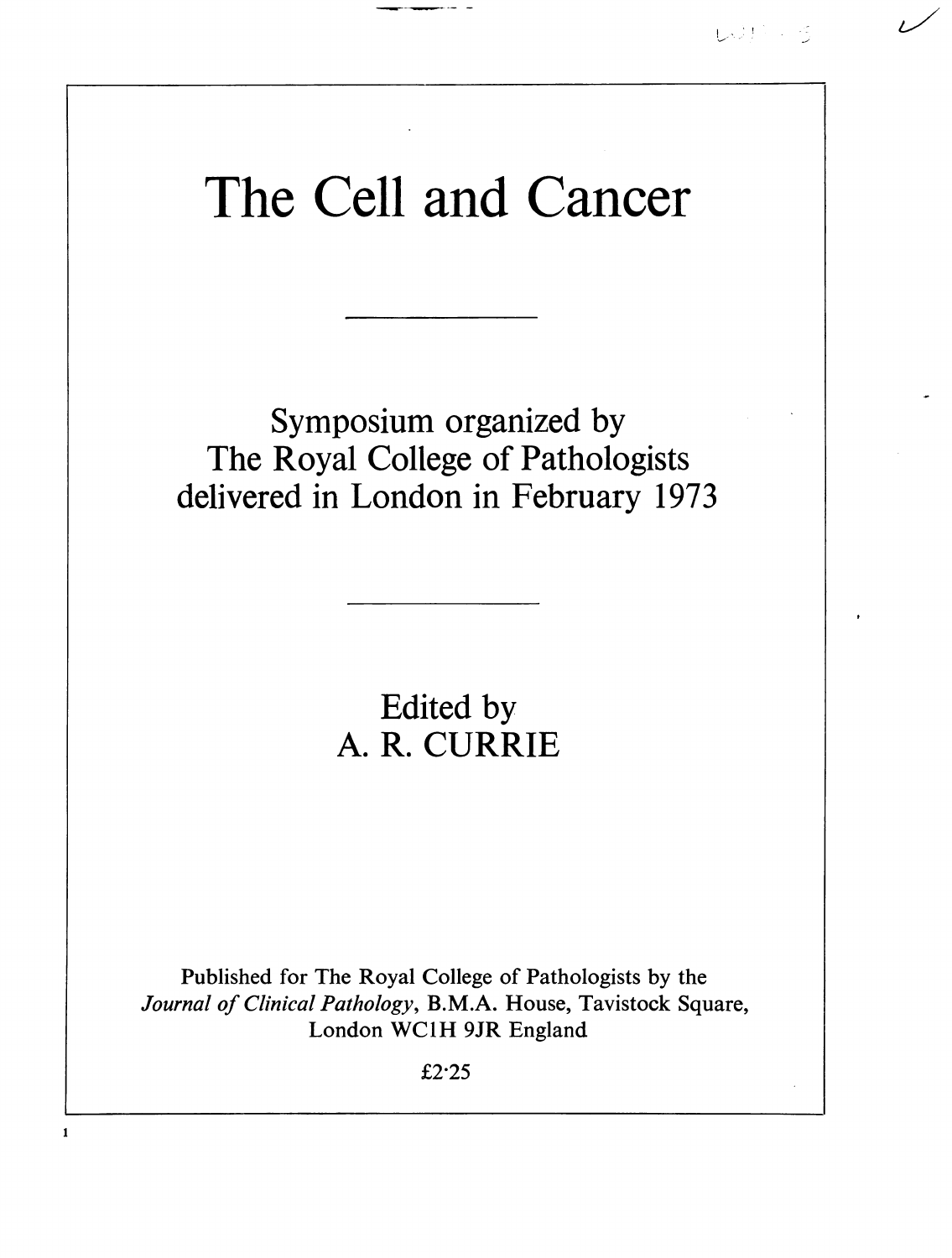COPYRIGHT  $\oslash$  1974 by The Royal College of Pathologists

The Journal of Clinical Pathology is published monthly by the British Medical Association, from BMA House, Tavistock Square, London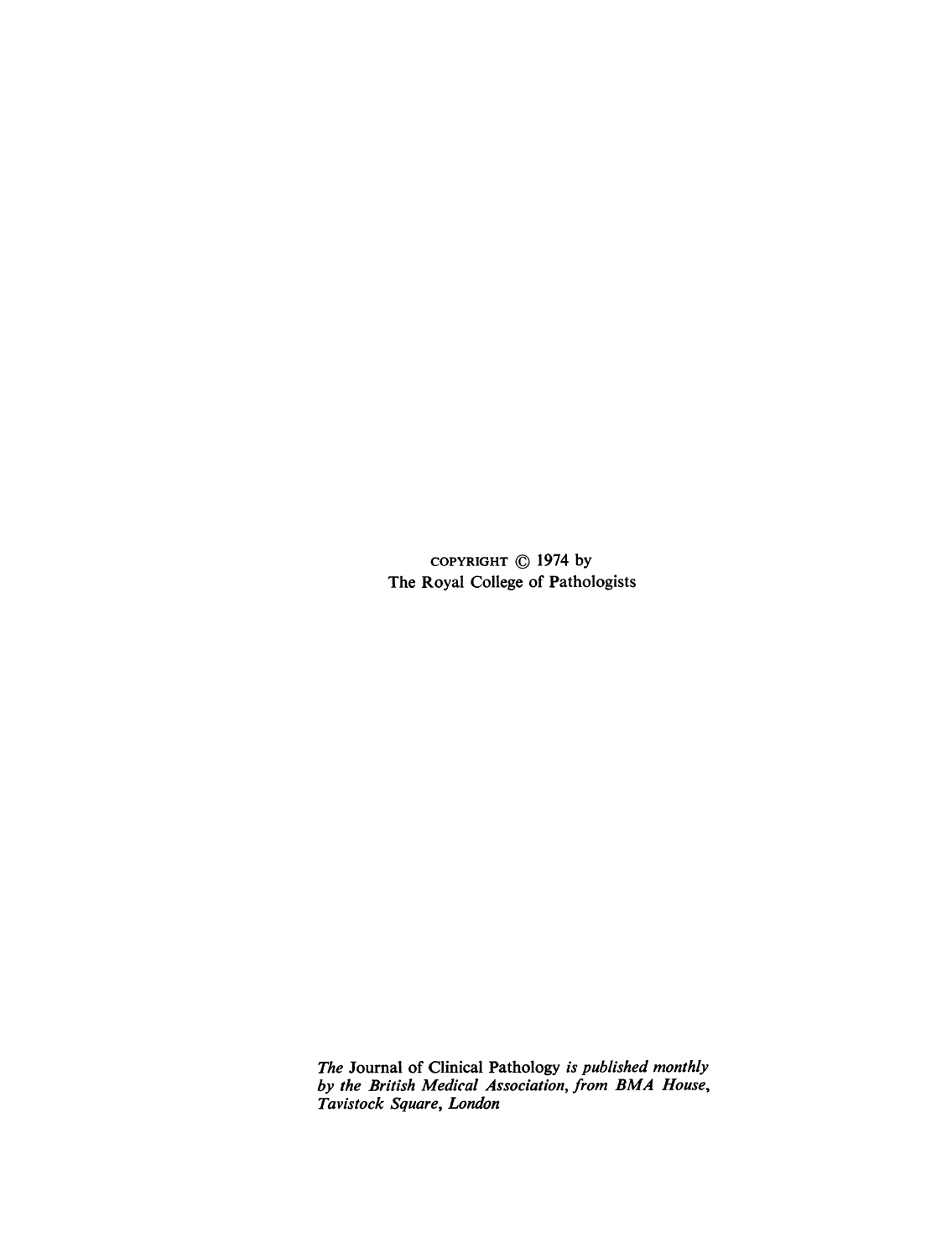## Index

Aetiocholanolone, urinary, role in breast cancer, 68 Aflatoxin  $B_1$ , effect on cell membrane-polysome interaction, 55 cancer, 117 ALEXANDER, P.: The role of macrophages in tumour immunity, 77 ALLISON, A. C.: Lysosomes in cancer cells, 43 Antibodies in tumours, not involved in protective immunity, 91 Antibody, circulating, antibody/antigen reactions in tumours, renal and nephrotic aspects of, 90 -, specificity of, <sup>86</sup> -, loss in malignancy, mechanisms for, 88  $-$ , relation to development of malignancy, 87  $-$ .  $-$ -, role in control of metastases, 83 Antigens, antibody/antigen reactions in tumours, renal and nephrotic aspects of, 90 , specificity of, 86 associated with gastrointestinal cancer, nature and significance of, 115 -, carcinoembryonic, 120 -, in gastrointestinal cancer, 115 in malignant melanoma, 85 non-specific cross-reacting, 117 -, tumour, and cell fusion studies, 17 -, tumour-associated, See Tumour-associated antigens Apoptosis, 36, 46 Autoimmunity and cellular immunology studies in gastrointestinal cancer, 117 Autophagy in hormone-dependent regression of tumour cells, 46 genesis, 11 BIRD, c. C.: Enzymes and histological differentiation of tumours, 108 BLYTH, C. A. See RABIN, B. R., BLYTH, C. A., et al. Breast cancer, differentiation in, 94 Follicular lymphoma, 104 -, role of hormones in, 65 Burkitt lymphomas, histogenesis of, genetic marker studies of, 13 BURTIN, P.: Nature and significance of the antigens associated with human gastrointestinal tumours, 115 Cancer, basic protein in, 120 cell hybridization in investigation of, 16 cells, developmental potentiality of nuclei in, 28  $-$ , lysosomes in, 43  $-$ , molecular pathology of, 4 -, phenotype of, 3 - -, protein synthesis in, abnormalities of, 4 RNA abnormalities in, <sup>6</sup> - viruses in, nature of, 7 gastrointestinal, antigens associated with, nature and significance of, 115 -, autoimmunity and cellular immunology studies in, 117 of breast. See Breast cancer -, relation of ligand-induced redistribution of membrane macromolecules to, 31 studies of early embryonic development relevant to, 26 therapy, lysosomal changes in cells during, 47 Hormones, role in breast cancer, 65 . See also Malignancy Carbohydrate metabolism, enzymes of, in hepatomas, 109 cells in vivo, 1 Carcinoembryonic antigen, 120 - in gastrointestinal cancer, 115 Carcinogens and steroid hormones, effect on membrane-polysome interaction in neoplastic cells, 55 CARTER, R. L. See DAVIES, A. J. S., WESTON, B. J., et al. Casein, secretion in breast cancer, 95 Cell death in normal and neoplastic cells, 35 Isozymes in hepatomas, <sup>1</sup> 10 growth, effect of tumour viruses, 60 hybridization in investigation of cancer, 16 - membrane glycoproteins in control of cell growth, 48 - macromolecules, ligand-induced redistribution of, relation to cancer, 31 membranes, interaction with polysomes in neoplastic cells, effect of steroid hormones and carcinogens, 51

population control and mitotic cycle, 19 surface antigens in malignant melanoma, 85

- Cells, 1
- -, phenotype of, experimental alteration in vivo, 1

-. See also Cancer cells, Fibroblasts

Cellular immunology and autoimmunity studies in gastrointestinal

Collagens (matrix of bone or tooth), transformation of fibroblast phenotype by, <sup>1</sup>

CONNORS, T. A. See DAVIES, A. J. S., WESTON, B. J., et al. Cytoplasmic antigens in malignant melanoma, 85

DAVIES, A. J. S., WESTON, B. J., CARTER, R. L., and CONNORS, T. A.: The lymphoid system and experimental neoplasias, 72 Deoxyribonucleic acid. See DNA

- DE PETRIS, S. See RAFF, M. C., and DE PETRIS, S.
- 7,12-Dimethylbenanthracene, induction of breast tumours by, 66

DNA tumour viruses, effect on cell growth, <sup>62</sup>

DOHERTY, D. See RABIN, B. R., BLYTH, C. A., et al.

Embryo, early development of, studies relevant to cancer, 26 Enzymes and differentiation of hepatomas, 109

- and histological differentiation of tumours, 108
- $-$ , lysosomal, and tumour invasiveness, 45<br> $-$ ,  $-$ , in tumour cells, 43
- -, in tumour cells, 43 -, sulphating, in breast cancer, <sup>69</sup>

Epithelium, transformation of fibroblast phenotype by, <sup>1</sup>

Esterase in virus-transformed cells,

a-Fetoprotein, 119

FIALKOW, P. J.: Human genetic markers as tracers of tumour histo-

Fibroblasts, phenotype of, transformation by epithelium or collagens (matrix of bone or tooth), <sup>I</sup>

FORREST, A. P. M.: Hormones and neoplasia, 65

- FREEDMAN, R. B. See RABIN, B. R., BLYTH, C. A., et al.
- 
- Gastrointestinal cancer, antigens associated with, nature and significance of, 115

, autoimmunity and cellular immuinology studies in, 117 Genetic analysis of malignancy, 17

- markers as tracers of tumour histogenesis, 11
- Glycoproteins of cell membranes in control of cell growth, 48
- GOLDSMITH, I. See YOUNG, S., PANG, L. S. C., et al.

GOWING, N. F. C.: Tumours of the lymphoreticular system: nomenclature, histogenesis, and behaviour, 103

Growth hormone, role in breast cancer, 67

Hepatomas, differentiation of, relation to enzyme activity, 109 -, graded system in rats, 108

- -, isozymes in, 110
- 
- HICKEY, I. See PAUL, J., and HICKEY, I.<br>Hormonal products, tumour-associated. See Tumour-associated hormonal products
- Hormone dependency and regression in tumour cells, 46

See also Steroid hormones

- HUGGINS, C. B.: Experimental altera.ion of the phenotype of animal
- Hydrocarbons, polycyclic, aromatic, induction of experimental leukaemia by, 2

Immunity, concomitant, and metastasis, role of macrophages in, 80 - to tumours. See Tumour immunity

Kidney and antibody-antigen complexes in malignancy, 90

LAMERTON, L. F.: The mitotic cycle and cell population control, 19 LANDON, J., RATCLIFFE, J. G., REES, L. H., and SCOTT, A. P.: Tumour-

associated hormonal products, 127

Lectins, differential agglutinability of transformed and normal cells by, 32

Leiomyomas, uterine, histogenesis of, genetic marker studies of, <sup>11</sup> Leucoviruses, effect on cell growth, 62

, nature of, 7

Leukaemia, experimental induction and cure of, 2